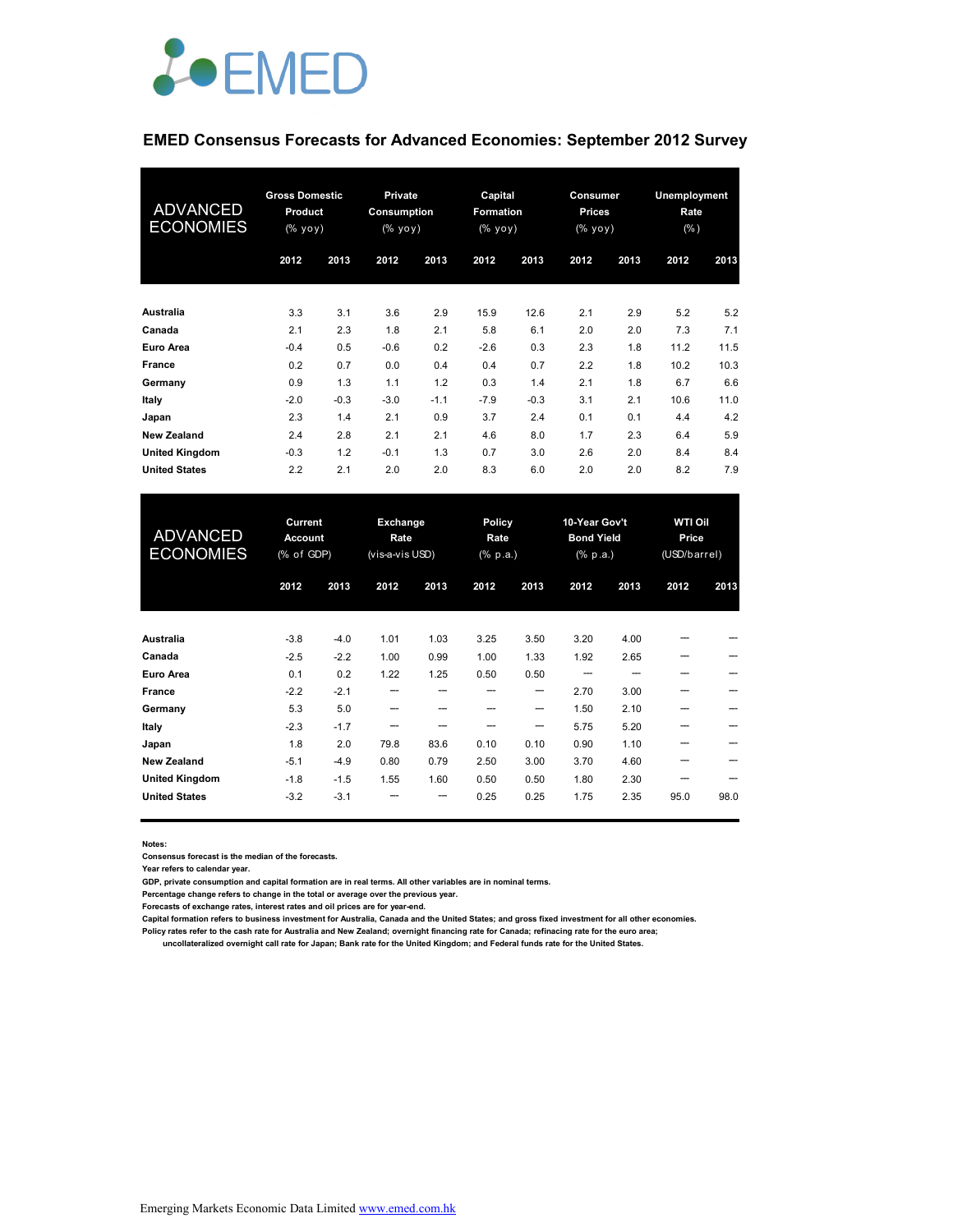

#### **EMED Consensus Forecasts for Emerging Markets: September 2012 Survey**

| <b>EMERGING</b><br><b>MARKETS</b> | <b>Gross Domestic</b><br>Product<br>(% yoy) |      | Private<br>Consumption<br>(% yoy) |      | Fixed<br>Investment<br>(% yoy) |      | Consumer<br><b>Prices</b><br>(% yoy) |      | Unemployment<br>Rate<br>(%) |          |
|-----------------------------------|---------------------------------------------|------|-----------------------------------|------|--------------------------------|------|--------------------------------------|------|-----------------------------|----------|
|                                   | 2012                                        | 2013 | 2012                              | 2013 | 2012                           | 2013 | 2012                                 | 2013 | 2012                        | 2013     |
|                                   |                                             |      |                                   |      |                                |      |                                      |      |                             |          |
| Argentina                         | 3.2                                         | 3.3  | 3.6                               | 3.2  | 0.6                            | 2.8  | 10.0                                 | 11.3 | 7.5                         | 7.8      |
| <b>Brazil</b>                     | 2.5                                         | 4.2  | 3.5                               | 4.5  | 1.5                            | 6.7  | 5.2                                  | 5.4  | 5.9                         | 5.8      |
| Chile                             | 4.5                                         | 4.5  | 5.1                               | 5.1  | 7.5                            | 7.7  | 3.1                                  | 3.0  | 6.8                         | 6.8      |
| China                             | 7.9                                         | 8.3  | 8.9                               | 9.0  | 8.0                            | 7.9  | 3.1                                  | 3.5  | 4.1                         | 4.2      |
| Colombia                          | 4.8                                         | 4.8  | 5.0                               | 4.7  | 8.4                            | 8.5  | 3.3                                  | 3.2  | 10.3                        | 10.0     |
| <b>Czech Republic</b>             | $-0.6$                                      | 1.7  | $-1.4$                            | 1.1  | $-1.4$                         | 2.4  | 3.3                                  | 2.5  | 7.1                         | 7.7      |
| <b>Hong Kong</b>                  | 2.4                                         | 4.2  | 3.6                               | 4.0  | 5.7                            | 4.6  | 4.0                                  | 3.5  | 3.7                         | 3.6      |
| Hungary                           | $-0.7$                                      | 1.0  | $-1.6$                            | 0.3  | $-3.0$                         | 1.0  | 5.5                                  | 3.9  | 11.1                        | 11.3     |
| India                             | 6.2                                         | 7.0  | 6.3                               | 6.5  | 5.8                            | 6.5  | 7.4                                  | 6.9  | ---                         | $\cdots$ |
| Indonesia                         | 6.1                                         | 6.4  | 5.0                               | 5.1  | 9.3                            | 9.5  | 4.7                                  | 5.4  | 6.5                         | 6.3      |
| <b>Malaysia</b>                   | 4.4                                         | 5.0  | 6.8                               | 6.0  | 9.1                            | 6.4  | 2.1                                  | 2.6  | 3.1                         | 3.0      |
| Mexico                            | 3.7                                         | 3.6  | 3.9                               | 3.9  | 6.3                            | 6.8  | 3.9                                  | 3.7  | 4.9                         | 4.8      |
| <b>Philippines</b>                | 5.0                                         | 4.8  | 5.3                               | 5.1  | 6.5                            | 6.0  | 3.3                                  | 4.0  | 7.2                         | 7.4      |
| Poland                            | 2.7                                         | 2.8  | 1.8                               | 2.6  | 4.8                            | 4.5  | 3.8                                  | 2.9  | 10.1                        | 10.4     |
| Russia                            | 3.7                                         | 3.9  | 4.5                               | 4.7  | 5.5                            | 6.0  | 5.2                                  | 6.4  | 6.3                         | 6.1      |
| Singapore                         | 2.8                                         | 4.1  | 3.2                               | 3.9  | 5.4                            | 4.0  | 4.2                                  | 3.3  | 2.2                         | 2.1      |
| South Korea                       | 3.0                                         | 3.8  | 2.1                               | 2.9  | 2.7                            | 3.8  | 2.7                                  | 3.0  | 3.3                         | 3.3      |
| Taiwan                            | 2.4                                         | 4.0  | 2.1                               | 2.8  | $-1.5$                         | 3.5  | 1.8                                  | 1.7  | 4.3                         | 4.3      |
| <b>Thailand</b>                   | 5.1                                         | 4.5  | 4.9                               | 4.0  | 9.0                            | 6.0  | 3.2                                  | 3.5  | 0.8                         | 1.0      |
| Turkev                            | 3.0                                         | 4.1  | 1.9                               | 4.5  | 4.7                            | 8.6  | 9.0                                  | 6.9  | 9.8                         | 9.6      |

| EMERGING<br><b>MARKETS</b> | Money<br><b>Supply M2</b><br>(% yoy)<br>2012 | 2013 | <b>Merchandise</b><br><b>Exports</b><br>(% yoy)<br>2012 | 2013 | <b>Merchandise</b><br><b>Imports</b><br>(% yoy)<br>2012 | 2013 | Current<br><b>Account</b><br>(% of GDP)<br>2012 | 2013   | Exchange<br>Rate<br>(vis-a-vis USD)<br>2012 | 2013 |
|----------------------------|----------------------------------------------|------|---------------------------------------------------------|------|---------------------------------------------------------|------|-------------------------------------------------|--------|---------------------------------------------|------|
| Argentina                  | 23.6                                         | 24.3 | 2.6                                                     | 4.3  | 1.4                                                     | 5.2  | $-0.1$                                          | $-0.4$ | 4.85                                        | 5.22 |
| <b>Brazil</b>              | 14.6                                         | 14.2 | 4.2                                                     | 7.1  | 6.0                                                     | 9.1  | $-2.6$                                          | $-2.8$ | 1.95                                        | 1.90 |
| Chile                      | 15.2                                         | 14.6 | 5.5                                                     | 6.8  | 6.4                                                     | 8.9  | $-2.4$                                          | $-2.4$ | 495                                         | 507  |
| China                      | 14.0                                         | 13.5 | 8.0                                                     | 10.0 | 9.4                                                     | 12.0 | 2.5                                             | 2.3    | 6.30                                        | 6.15 |
| Colombia                   | 13.7                                         | 14.5 | 6.3                                                     | 6.8  | 8.2                                                     | 9.2  | $-2.8$                                          | $-2.5$ | 1800                                        | 1820 |
| <b>Czech Republic</b>      | 3.5                                          | 4.0  | 5.3                                                     | 6.5  | 2.4                                                     | 7.0  | $-2.1$                                          | $-2.4$ | 20.2                                        | 18.9 |
| <b>Hong Kong</b>           | 6.8                                          | 8.5  | 2.1                                                     | 7.0  | 2.8                                                     | 7.0  | 5.5                                             | 6.0    | 7.79                                        | 7.79 |
| Hungary                    | 6.8                                          | 5.8  | 2.9                                                     | 8.1  | 2.1                                                     | 6.0  | 1.7                                             | 2.2    | 235                                         | 225  |
| India                      | 15.0                                         | 17.4 | 12.0                                                    | 11.3 | 12.0                                                    | 10.0 | $-3.5$                                          | $-3.0$ | 54.0                                        | 51.0 |
| Indonesia                  | 15.5                                         | 15.1 | 7.2                                                     | 10.5 | 12.0                                                    | 11.4 | $-0.9$                                          | $-0.8$ | 9400                                        | 9200 |
| Malaysia                   | 10.0                                         | 9.6  | 5.5                                                     | 8.0  | 7.1                                                     | 8.4  | 10.1                                            | 10.3   | 3.10                                        | 3.00 |
| Mexico                     | 12.0                                         | 12.9 | 9.4                                                     | 9.9  | 8.8                                                     | 10.1 | $-1.1$                                          | $-1.4$ | 13.1                                        | 12.8 |
| <b>Philippines</b>         | 8.5                                          | 9.0  | 3.8                                                     | 5.0  | 3.2                                                     | 6.0  | 2.8                                             | 3.0    | 42.0                                        | 42.0 |
| Poland                     | 8.1                                          | 10.0 | 3.6                                                     | 5.8  | 2.1                                                     | 4.9  | $-3.9$                                          | $-3.7$ | 3.28                                        | 3.20 |
| Russia                     | 16.3                                         | 15.0 | 4.0                                                     | 3.2  | 8.9                                                     | 12.0 | 4.5                                             | 2.7    | 31.5                                        | 31.5 |
| Singapore                  | 7.3                                          | 9.0  | 4.0                                                     | 8.0  | 5.1                                                     | 8.5  | 17.0                                            | 18.0   | 1.25                                        | 1.21 |
| South Korea                | 6.0                                          | 7.2  | 5.0                                                     | 8.1  | 6.6                                                     | 9.6  | 1.9                                             | 1.8    | 1130                                        | 1078 |
| Taiwan                     | 5.3                                          | 5.5  | 1.6                                                     | 7.6  | 0.9                                                     | 7.6  | 7.5                                             | 7.0    | 29.8                                        | 29.6 |
| <b>Thailand</b>            | 11.5                                         | 10.2 | 7.0                                                     | 10.0 | 9.3                                                     | 9.0  | 0.8                                             | 1.7    | 31.0                                        | 30.5 |
| Turkey                     | 15.0                                         | 15.0 | 8.7                                                     | 8.5  | $-0.7$                                                  | 7.0  | $-7.5$                                          | $-7.1$ | 1.79                                        | 1.76 |

**Notes:** 

**Consensus forecast is the median of the forecasts.**

**Year refers to calendar year except for India for which fiscal year (April to March) is used.**

**GDP, private consumption and fixed investment are in real terms. All other variables are in nominal terms.**

**Percentage change refers to change in the total or average over the previous year, except for money supply growth which is** 

 **based on year-end figures. Forecasts of exchange rates and interest rates are for year-end.**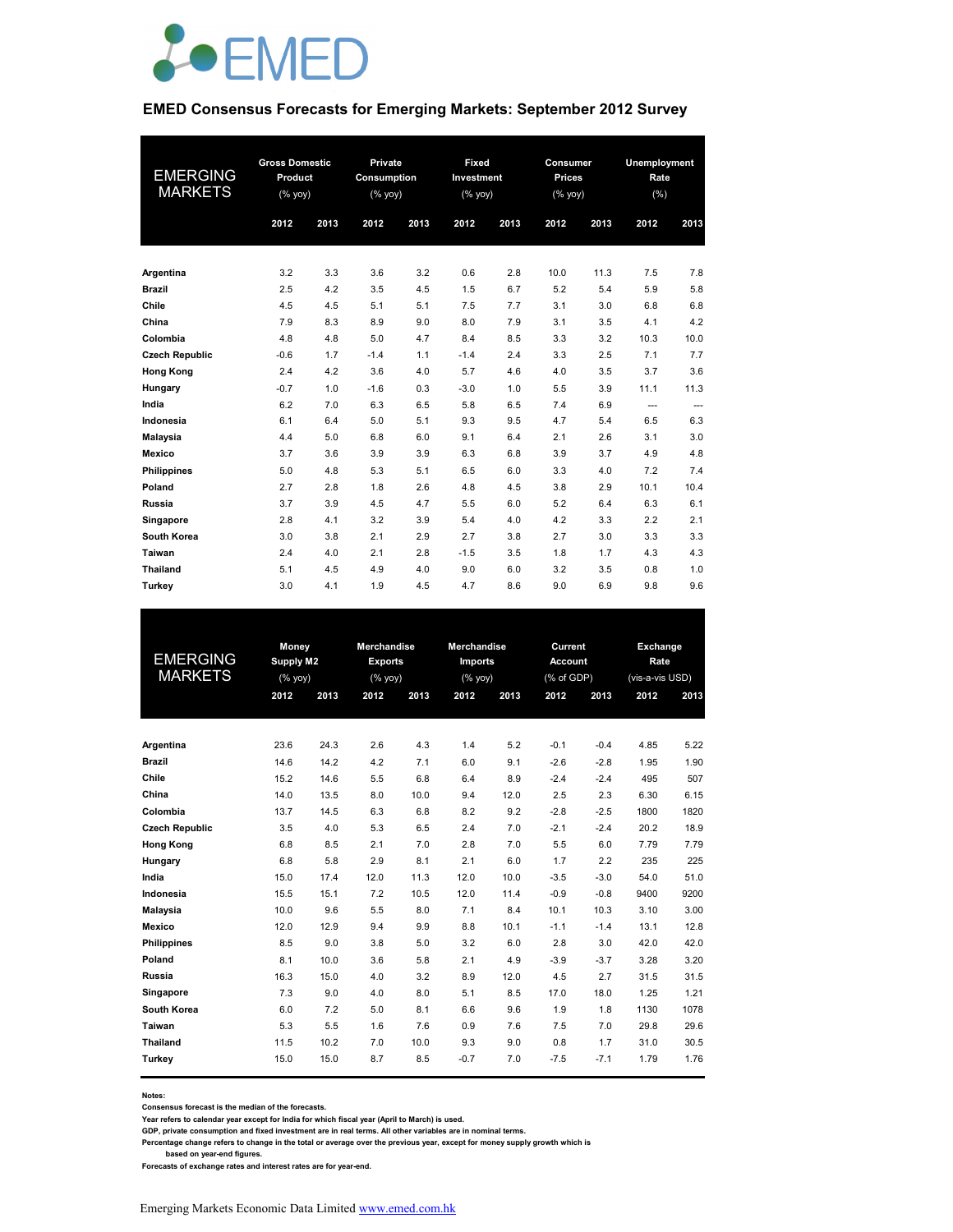

## **EMED Consensus Forecasts for the United States: September 2012 Survey**

| <b>UNITED STATES</b>         | <b>Gross Domestic</b><br>Product<br>$(\%$ yoy) |      | Consumer<br><b>Prices</b><br>$(\%$ yoy) |      | <b>UNITED STATES</b>                | <b>Gross Domestic</b><br>Product<br>$(\%$ yoy) |      | Consumer<br><b>Prices</b><br>$(\%$ yoy) |      |
|------------------------------|------------------------------------------------|------|-----------------------------------------|------|-------------------------------------|------------------------------------------------|------|-----------------------------------------|------|
|                              | 2012                                           | 2013 | 2012                                    | 2013 |                                     | 2012                                           | 2013 | 2012                                    | 2013 |
|                              |                                                |      |                                         |      |                                     |                                                |      |                                         |      |
| <b>ABN AMRO</b>              | 2.2                                            | 2.0  | 2.0                                     | 1.7  | KBC                                 | 1.9                                            | 2.1  | 1.9                                     | 2.0  |
| <b>Action Economics</b>      | 2.2                                            | 2.3  | 2.1                                     | 2.4  | KCIC                                | 1.9                                            | 2.2  | 1.8                                     | 1.7  |
| <b>AIB Global Treasury</b>   | 2.3                                            | 2.2  | 1.9                                     | 1.7  | <b>Kiel Economics</b>               | 2.1                                            | 2.0  | 2.0                                     | 2.2  |
| <b>Allianz</b>               | 2.3                                            | 2.2  | 2.1                                     | 2.2  | Korea Investment & Securities       | 2.1                                            | 2.4  | 2.1                                     | 1.9  |
| <b>Bank Julius Baer</b>      | 2.1                                            | 1.8  | 1.8                                     | 1.8  | <b>Mesirow Financial</b>            | 2.2                                            | 2.1  | 1.9                                     | 1.9  |
| <b>Bank of Ireland</b>       | 2.2                                            | 2.2  | 2.0                                     | 2.0  | <b>Mizuho Securities</b>            | 2.0                                            | 1.3  | 1.8                                     | 1.7  |
| <b>Barclays Capital</b>      | 2.3                                            | 2.0  | 2.2                                     | 2.3  | <b>Moody's Analytics</b>            | 2.3                                            | 2.4  | 2.1                                     | 2.3  |
| <b>BayernLB</b>              | 2.1                                            | 2.0  | 2.1                                     | 2.2  | Morgan Keegan                       | 2.8                                            | 3.1  | 2.5                                     | 2.6  |
| <b>BBVA</b>                  | 2.1                                            | 1.8  | 2.0                                     | 1.9  | <b>Mortgage Bankers Association</b> | 1.8                                            | 2.2  | 1.9                                     | 2.1  |
| <b>BHF Bank</b>              | 2.3                                            | 2.0  | 2.1                                     | 2.0  | <b>National Bank of Canada</b>      | 2.2                                            | 1.7  | 1.8                                     | 1.5  |
| <b>BMO Capital Markets</b>   | 2.2                                            | 2.0  | 2.0                                     | 2.2  | <b>Natixis</b>                      | 2.2                                            | 1.5  | 1.9                                     | 1.9  |
| <b>BNP Paribas</b>           | 2.2                                            | 1.9  | 2.0                                     | 1.9  | <b>NIESR</b>                        | 2.0                                            | 2.1  | 2.1                                     | 2.1  |
| <b>BWC Capital Markets</b>   | 2.1                                            | 2.3  | 2.4                                     | 2.0  | <b>NLI Research Institute</b>       | 2.3                                            | 2.0  | 2.0                                     | 1.7  |
| <b>Capital Economics</b>     | 2.0                                            | 2.0  | 1.8                                     | 1.1  | Nordea                              | 2.2                                            | 2.0  | 2.1                                     | 2.2  |
| <b>CIBC World Markets</b>    | 2.2                                            | 1.8  | 2.0                                     | 2.1  | <b>Northern Trust</b>               | 2.2                                            | 2.2  | 1.8                                     | 1.5  |
| <b>Comerica Bank</b>         | 2.2                                            | 1.9  | 2.1                                     | 1.9  | PNC                                 | 2.1                                            | 2.3  | 2.2                                     | 2.3  |
| Commerzbank                  | 2.3                                            | 2.3  | 2.0                                     | 2.0  | Prometeia                           | 2.2                                            | 1.9  | 1.8                                     | 2.0  |
| <b>Credit Agricole</b>       | 2.2                                            | 2.3  | 2.2                                     | 2.2  | <b>Raymond James</b>                | 2.2                                            | 2.1  | 1.5                                     | 2.1  |
| <b>Credit Suisse</b>         | 2.2                                            | 2.4  | 2.1                                     | 1.5  | <b>Renaissance Capital</b>          | 2.1                                            | 2.2  | 2.5                                     | 2.5  |
| Daiwa Institute of Research  | 2.2                                            | 2.1  | 2.0                                     | 1.9  | <b>ROBECO</b>                       | 2.2                                            | 2.4  | 2.2                                     | 2.0  |
| <b>Danske Bank</b>           | 2.2                                            | 2.1  | 2.3                                     | 1.5  | Royal Bank of Canada                | 2.3                                            | 2.3  | 2.0                                     | 1.7  |
| <b>DBS Bank</b>              | 2.1                                            | 2.5  | 2.2                                     | 2.6  | <b>Royal Bank of Scotland</b>       | 2.3                                            | 2.5  | 2.3                                     | 2.3  |
| Deka Bank                    | 2.1                                            | 2.0  | 2.0                                     | 2.1  | <b>Schroders</b>                    | 2.2                                            | 1.8  | 2.2                                     | 1.7  |
| Desjardins                   | 2.2                                            | 1.9  | 2.1                                     | 1.8  | <b>Scotia Capital</b>               | 2.2                                            | 1.9  | 1.9                                     | 2.3  |
| <b>DIW</b>                   | 1.9                                            | 1.6  | 2.3                                     | 1.8  | Societe Generale                    | 2.3                                            | 1.8  | 1.9                                     | 1.5  |
| <b>DnB NOR</b>               | 2.2                                            | 2.2  | 2.1                                     | 1.5  | <b>Standard &amp; Poor's</b>        | 2.1                                            | 1.8  | 2.0                                     | 1.6  |
| DZ Bank                      | 2.0                                            | 2.0  | 2.4                                     | 2.8  | <b>Standard Chartered</b>           | 2.0                                            | 2.0  | 1.8                                     | 1.8  |
| <b>Erste Group Bank AG</b>   | 2.0                                            | 2.0  | 2.0                                     | 1.7  | <b>TD Economics</b>                 | 2.1                                            | 2.1  | 1.9                                     | 1.6  |
| <b>Experian Economics</b>    | 2.0                                            | 2.4  | 2.0                                     | 2.5  | <b>UniCredit Group</b>              | 2.1                                            | 2.3  | 1.9                                     | 2.0  |
| <b>Fannie Mae</b>            | 2.2                                            | 2.0  | 2.0                                     | 1.9  | <b>UOB</b>                          | 1.5                                            | 1.5  | 2.2                                     | 2.6  |
| <b>First Trust Advisors</b>  | 2.4                                            | 2.8  | 1.9                                     | 2.6  |                                     |                                                |      |                                         |      |
| <b>Freddie Mac</b>           | 2.1                                            | 3.0  | 1.7                                     | 2.0  | <b>CONSENSUS</b>                    |                                                |      |                                         |      |
| Handelsbanken                | 2.3                                            | 2.4  | 1.9                                     | 2.0  | Median                              | 2.2                                            | 2.1  | 2.0                                     | 2.0  |
| <b>IFO Munich Institute</b>  | 2.2                                            | 2.3  | 2.4                                     | 2.2  | Mean                                | 2.2                                            | 2.1  | 2.0                                     | 2.0  |
| <b>ING</b>                   | 2.2                                            | 2.0  | 2.2                                     | 2.5  | High                                | 2.8                                            | 3.1  | 2.5                                     | 2.8  |
| Intesa Sanpaolo              | 2.1                                            | 1.7  | 2.2                                     | 1.7  | Low                                 | 1.5                                            | 1.3  | 1.5                                     | 1.1  |
| <b>ITOCHU Institute</b>      | 2.2                                            | 2.1  | 1.8                                     | 2.2  | <b>Standard Deviation</b>           | 0.2                                            | 0.3  | 0.2                                     | 0.3  |
| Continues in the next column |                                                |      |                                         |      |                                     |                                                |      |                                         |      |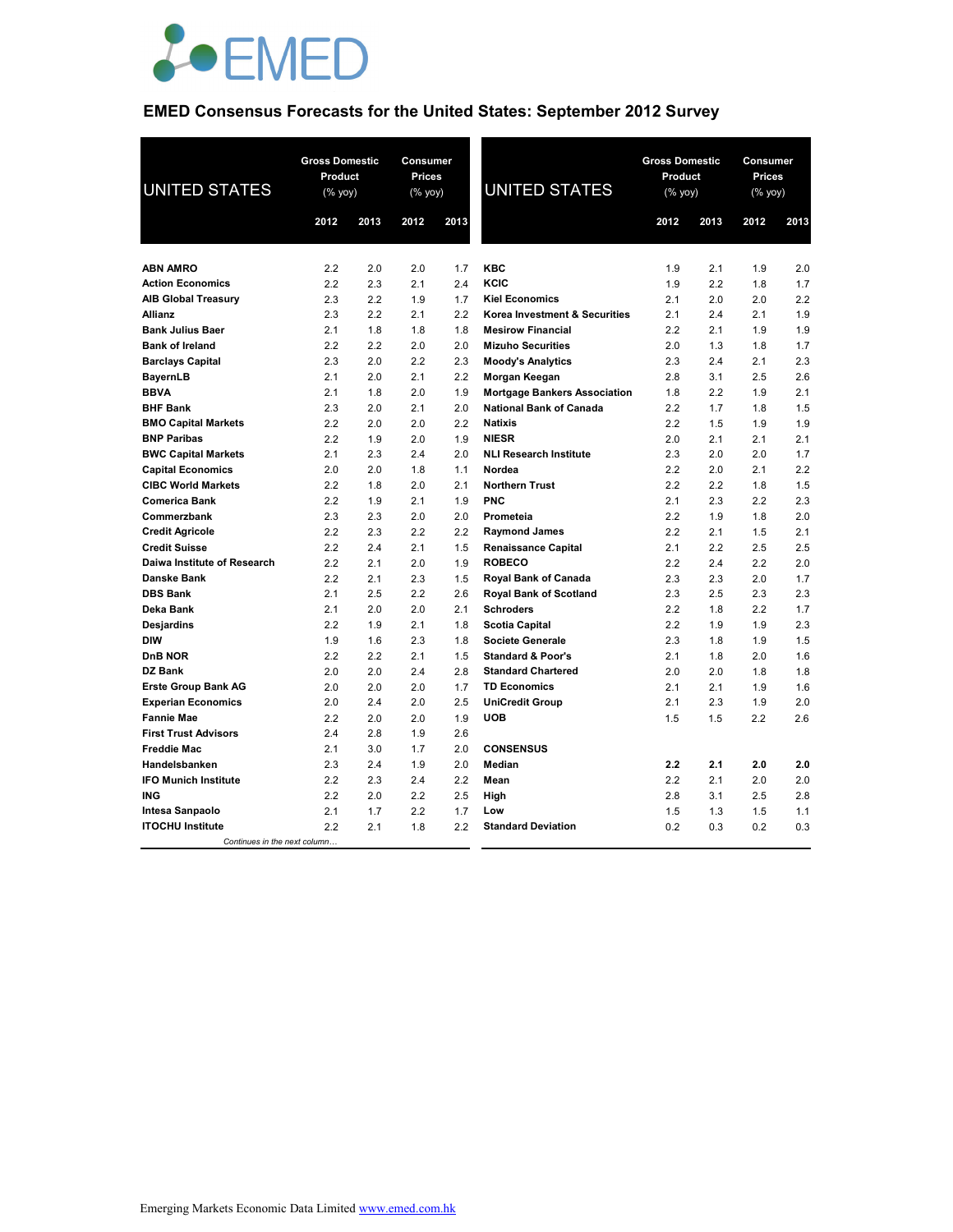

## **EMED Consensus Forecasts for the Euro Area: September 2012 Survey**

| <b>EURO AREA</b>            | <b>Gross Domestic</b><br>Product<br>$(% \mathsf{Y}^{\prime }\mathsf{Y}^{\prime }\mathsf{Y}^{\prime })$ |        | <b>Consumer</b><br><b>Prices</b><br>(% yoy) |      | <b>EURO AREA</b>                | <b>Gross Domestic</b><br>Product<br>(% yoy) |        | Consumer<br><b>Prices</b><br>$(% \mathsf{Y}^{\prime }\mathsf{Y}^{\prime }\mathsf{Y}^{\prime })$ |      |
|-----------------------------|--------------------------------------------------------------------------------------------------------|--------|---------------------------------------------|------|---------------------------------|---------------------------------------------|--------|-------------------------------------------------------------------------------------------------|------|
|                             | 2012                                                                                                   | 2013   | 2012                                        | 2013 |                                 | 2012                                        | 2013   | 2012                                                                                            | 2013 |
|                             |                                                                                                        |        |                                             |      |                                 |                                             |        |                                                                                                 |      |
| <b>ABN AMRO</b>             | $-0.5$                                                                                                 | 0.2    | 2.3                                         | 1.4  | <b>KBC</b>                      | $-0.5$                                      | 0.6    | 2.3                                                                                             | 1.8  |
| <b>Action Economics</b>     | $-0.7$                                                                                                 | $-0.1$ | 2.3                                         | 1.8  | KCIC                            | $-0.7$                                      | 0.5    | 1.9                                                                                             | 1.8  |
| <b>AIB Global Treasury</b>  | $-0.5$                                                                                                 | 0.6    | 1.8                                         | 1.8  | <b>Kiel Economics</b>           | $-0.4$                                      | 0.9    | 2.2                                                                                             | 1.8  |
| <b>Allianz</b>              | $-0.2$                                                                                                 | 1.0    | 2.4                                         | 1.7  | Korea Investment & Securities   | $-0.3$                                      | 0.9    | 2.0                                                                                             | 1.6  |
| <b>Bank Julius Baer</b>     | $-0.5$                                                                                                 | 0.2    | 2.4                                         | 1.5  | <b>Mizuho Securities</b>        | $-0.4$                                      | 0.3    | 2.2                                                                                             | 1.4  |
| <b>Bank of Ireland</b>      | $-0.4$                                                                                                 | 0.5    | 2.4                                         | 1.6  | Monte Dei Paschi Di Siena       | $-0.5$                                      | 0.5    | 2.5                                                                                             | 2.0  |
| <b>Barclays Capital</b>     | $-0.4$                                                                                                 | 0.5    | 2.6                                         | 2.3  | <b>Natixis</b>                  | $-0.4$                                      | 0.2    | 2.4                                                                                             | 1.9  |
| BayernLB                    | $-0.4$                                                                                                 | 0.6    | 2.3                                         | 1.8  | <b>NIESR</b>                    | $-0.4$                                      | 0.5    | 2.7                                                                                             | 2.2  |
| <b>BBVA</b>                 | $-0.3$                                                                                                 | 0.3    | 2.3                                         | 1.4  | <b>NLI Research Institute</b>   | $-0.4$                                      | 0.4    | 2.5                                                                                             | 2.1  |
| <b>BHF Bank</b>             | $-0.2$                                                                                                 | 1.2    | 2.5                                         | 2.0  | Nordea                          | $-0.6$                                      | 0.7    | 2.3                                                                                             | 1.8  |
| <b>BMO Capital Markets</b>  | $-0.6$                                                                                                 | 0.3    | 2.3                                         | 1.9  | Prometeia                       | $-0.4$                                      | 0.2    | 2.4                                                                                             | 1.8  |
| <b>BNP Paribas</b>          | $-0.4$                                                                                                 | 0.0    | 2.5                                         | 1.8  | <b>Renaissance Capital</b>      | $-0.5$                                      | 1.2    | 2.2                                                                                             | 1.7  |
| <b>BWC Capital Markets</b>  | $-0.5$                                                                                                 | 1.0    | 2.1                                         | 1.8  | <b>ROBECO</b>                   | $-0.4$                                      | 0.7    | 2.3                                                                                             | 1.7  |
| <b>Capital Economics</b>    | $-0.7$                                                                                                 | $-2.5$ | 2.0                                         | 0.7  | <b>Roubini Global Economics</b> | $-0.4$                                      | $-0.6$ | 2.3                                                                                             | 1.7  |
| Commerzbank                 | $-0.4$                                                                                                 | 0.0    | 2.6                                         | 1.9  | Royal Bank of Canada            | $-0.4$                                      | 0.4    | 2.5                                                                                             | 1.5  |
| <b>Credit Agricole</b>      | $-0.3$                                                                                                 | 0.8    | 2.4                                         | 1.8  | <b>Royal Bank of Scotland</b>   | $-0.1$                                      | 0.7    | 2.3                                                                                             | 1.5  |
| <b>Credit Suisse</b>        | $-0.5$                                                                                                 | 0.5    | 2.6                                         | 2.1  | <b>Schroders</b>                | $-0.2$                                      | $-0.7$ | 2.3                                                                                             | 1.7  |
| <b>Danske Bank</b>          | $-0.4$                                                                                                 | 0.5    | 2.5                                         | 1.8  | <b>Scotia Capital</b>           | $-0.7$                                      | 0.2    | 1.9                                                                                             | 1.9  |
| <b>DBS Bank</b>             | $-0.6$                                                                                                 | 0.0    | 2.1                                         | 1.7  | <b>Societe Generale</b>         | $-0.4$                                      | $-0.2$ | 2.6                                                                                             | 2.3  |
| Deka Bank                   | $-0.5$                                                                                                 | 0.2    | 2.3                                         | 1.7  | <b>Standard Chartered</b>       | $-0.6$                                      | 0.4    | 2.4                                                                                             | 1.6  |
| <b>DIW</b>                  | $-0.4$                                                                                                 | 0.6    | 2.3                                         | 1.7  | <b>TD Economics</b>             | $-0.4$                                      | 0.9    | 2.2                                                                                             | 1.9  |
| DnB NOR                     | $-0.4$                                                                                                 | 0.4    | 2.1                                         | 1.1  | <b>UniCredit Group</b>          | $-0.4$                                      | 0.6    | 2.3                                                                                             | 1.8  |
| DZ Bank                     | $-0.4$                                                                                                 | 0.0    | 2.4                                         | 2.5  |                                 |                                             |        |                                                                                                 |      |
| <b>Erste Group Bank AG</b>  | $-0.2$                                                                                                 | 0.9    | 2.1                                         | 1.6  |                                 |                                             |        |                                                                                                 |      |
| <b>ETLA</b>                 | $-0.6$                                                                                                 | 0.5    | 2.1                                         | 1.8  | <b>CONSENSUS</b>                |                                             |        |                                                                                                 |      |
| <b>EUROFER</b>              | $-0.2$                                                                                                 | 1.1    | 2.4                                         | 1.8  | Median                          | $-0.4$                                      | 0.5    | 2.3                                                                                             | 1.8  |
| Handelsbanken               | $-0.2$                                                                                                 | 0.8    | 2.4                                         | 1.8  | Mean                            | $-0.4$                                      | 0.4    | 2.3                                                                                             | 1.8  |
| <b>IFO Munich Institute</b> | $-0.3$                                                                                                 | 1.1    | 2.3                                         | 1.8  | High                            | $-0.1$                                      | 1.2    | 2.7                                                                                             | 2.5  |
| <b>ING</b>                  | $-0.4$                                                                                                 | 0.9    | 2.4                                         | 1.7  | Low                             | $-0.7$                                      | $-2.5$ | 1.8                                                                                             | 0.7  |
| Intesa Sanpaolo             | $-0.4$                                                                                                 | 0.5    | 2.4                                         | 1.8  | <b>Standard Deviation</b>       | 0.1                                         | 0.6    | 0.2                                                                                             | 0.3  |
|                             | Continues in the next column                                                                           |        |                                             |      |                                 |                                             |        |                                                                                                 |      |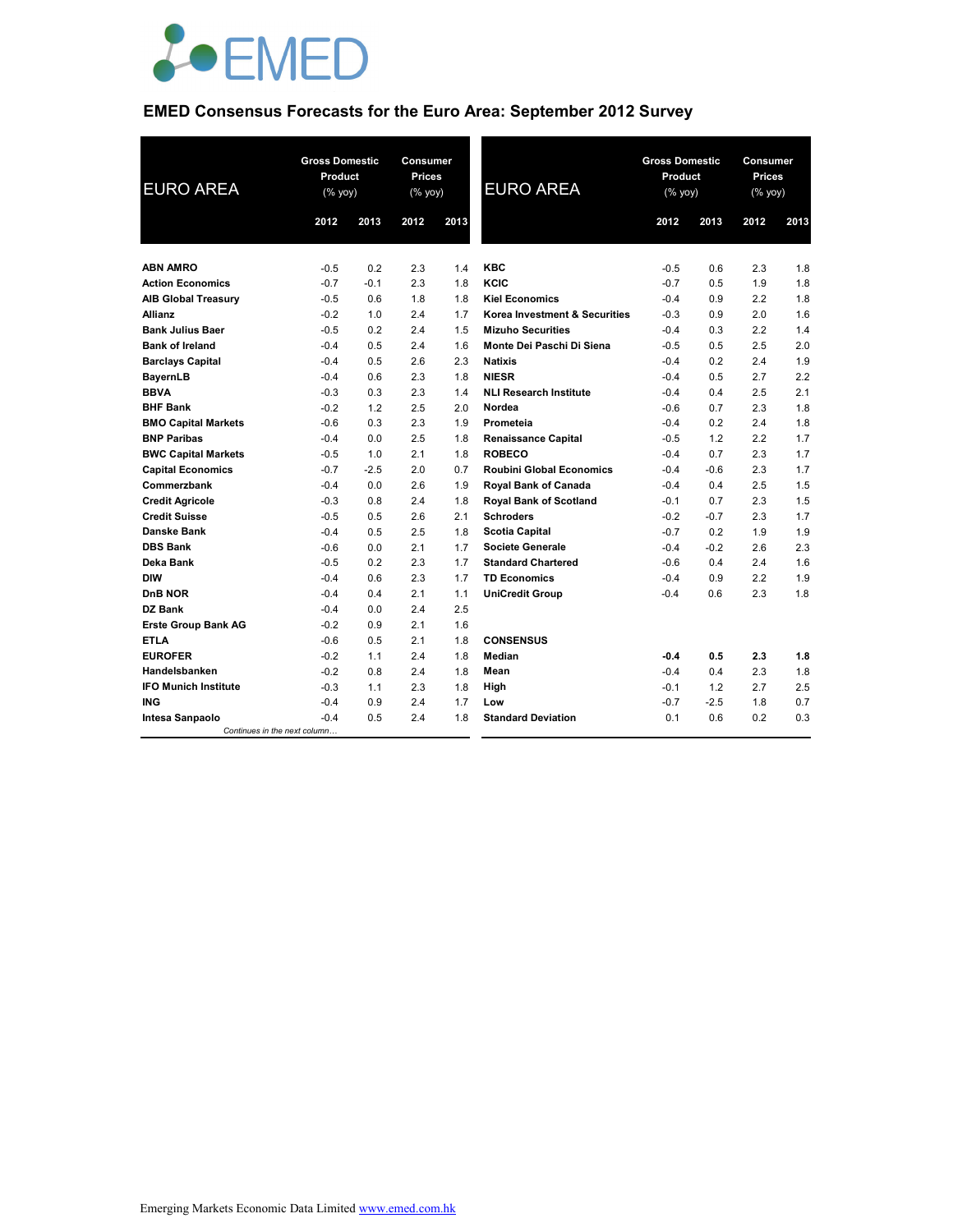

## **EMED Consensus Forecasts for Japan: September 2012 Survey**

| <b>JAPAN</b>                 | <b>Gross Domestic</b><br>Product<br>$(\sqrt[6]{6}$ yoy) |      | <b>Consumer</b><br><b>Prices</b><br>(% yoy) |        | <b>JAPAN</b>                    | <b>Gross Domestic</b><br>Product<br>$(% \mathsf{Y}^{\prime }\mathsf{Y}^{\prime }\mathsf{Y}^{\prime })$ |      | Consumer<br><b>Prices</b><br>(% yoy) |        |
|------------------------------|---------------------------------------------------------|------|---------------------------------------------|--------|---------------------------------|--------------------------------------------------------------------------------------------------------|------|--------------------------------------|--------|
|                              | 2012                                                    | 2013 | 2012                                        | 2013   |                                 | 2012                                                                                                   | 2013 | 2012                                 | 2013   |
|                              |                                                         |      |                                             |        |                                 |                                                                                                        |      |                                      |        |
| <b>ABN AMRO</b>              | 2.6                                                     | 1.4  | 0.0                                         | 0.2    | <b>ITOCHU Institute</b>         | 2.3                                                                                                    | 1.4  | 0.2                                  | 0.2    |
| <b>Action Economics</b>      | 1.5                                                     | 1.8  | 0.2                                         | 0.5    | <b>JCER</b>                     | 2.0                                                                                                    | 1.3  | 0.1                                  | 0.4    |
| <b>AIB Global Treasury</b>   | 2.3                                                     | 1.0  | 0.0                                         | 0.2    | <b>KBC</b>                      | 2.2                                                                                                    | 1.4  | 0.1                                  | 0.1    |
| <b>Allianz</b>               | 2.1                                                     | 1.8  | 0.3                                         | 0.0    | KCIC                            | 1.6                                                                                                    | 1.4  | $-0.4$                               | 0.2    |
| <b>Bank Julius Baer</b>      | 2.6                                                     | 1.4  | 0.2                                         | $-0.3$ | <b>Kiel Economics</b>           | 2.5                                                                                                    | 1.3  | $-0.4$                               | $-0.2$ |
| <b>Barclays Capital</b>      | 2.4                                                     | 1.1  | $-0.1$                                      | 0.3    | <b>Mizuho Securities</b>        | 2.1                                                                                                    | 1.3  | $-0.2$                               | $-0.1$ |
| <b>BayernLB</b>              | 2.4                                                     | 1.3  | 0.1                                         | 0.0    | <b>Moody's Analytics</b>        | 2.3                                                                                                    | 1.3  | 0.3                                  | 0.1    |
| <b>BBVA</b>                  | 2.4                                                     | 1.4  | 0.2                                         | 0.1    | <b>Natixis</b>                  | 2.5                                                                                                    | 0.9  | 0.2                                  | 0.1    |
| <b>BHF Bank</b>              | 2.3                                                     | 1.0  | 0.1                                         | $-0.3$ | <b>NIESR</b>                    | 2.3                                                                                                    | 1.2  | $-0.3$                               | $-0.3$ |
| <b>BMO Capital Markets</b>   | 2.5                                                     | 1.0  | 0.0                                         | $-0.1$ | <b>NLI Research Institute</b>   | 2.6                                                                                                    | 1.5  | 0.1                                  | 0.2    |
| <b>BNP Paribas</b>           | 0.5                                                     | 0.2  | 0.3                                         | 0.3    | Nordea                          | 1.6                                                                                                    | 1.1  | 0.2                                  | $-0.1$ |
| <b>BWC Capital Markets</b>   | 1.5                                                     | 1.5  | 0.0                                         | 0.4    | Prometeia                       | 2.2                                                                                                    | 2.2  | 0.3                                  | 0.5    |
| <b>Capital Economics</b>     | 1.5                                                     | 1.0  | $-0.1$                                      | 0.0    | <b>ROBECO</b>                   | 2.5                                                                                                    | 1.3  | 0.1                                  | 0.0    |
| Commerzbank                  | 1.9                                                     | 1.8  | 0.3                                         | 0.5    | <b>Roubini Global Economics</b> | 1.8                                                                                                    | 1.1  | 0.3                                  | $-0.1$ |
| <b>Credit Agricole</b>       | 2.5                                                     | 1.1  | 0.4                                         | 0.5    | <b>Royal Bank of Scotland</b>   | 2.6                                                                                                    | 1.5  | 0.2                                  | $-0.1$ |
| <b>Credit Suisse</b>         | 2.3                                                     | 1.3  | 0.0                                         | $-0.2$ | <b>Schroders</b>                | 2.0                                                                                                    | 1.5  | $-0.2$                               | 0.0    |
| Daiwa Institute of Research  | 2.7                                                     | 1.1  | 0.0                                         | 0.2    | <b>Scotia Capital</b>           | 2.3                                                                                                    | 1.5  | 0.1                                  | 0.3    |
| <b>Danske Bank</b>           | 2.3                                                     | 1.6  | 0.0                                         | 0.0    | Societe Generale                | 2.6                                                                                                    | 1.1  | 0.1                                  | 0.2    |
| <b>DBS Bank</b>              | 2.3                                                     | 1.5  | 0.5                                         | 0.2    | <b>Standard Chartered</b>       | 2.2                                                                                                    | 2.0  | 0.2                                  | 0.3    |
| Deka Bank                    | 2.6                                                     | 1.6  | 0.0                                         | 0.3    | <b>TD Economics</b>             | 1.6                                                                                                    | 1.8  | 0.2                                  | 0.3    |
| <b>DIW</b>                   | 2.6                                                     | 1.2  | 0.4                                         | 0.0    | <b>UOB</b>                      | 2.0                                                                                                    | 1.5  | $-0.1$                               | 0.3    |
| <b>DnB NOR</b>               | 2.5                                                     | 1.1  | $-0.2$                                      | $-0.1$ |                                 |                                                                                                        |      |                                      |        |
| DZ Bank                      | 2.5                                                     | 1.4  | 0.2                                         | 0.2    | <b>CONSENSUS</b>                |                                                                                                        |      |                                      |        |
| <b>Erste Group Bank AG</b>   | 2.0                                                     | 1.7  | 0.0                                         | 0.0    | <b>Median</b>                   | 2.3                                                                                                    | 1.4  | 0.1                                  | 0.1    |
| <b>Experian Economics</b>    | 2.5                                                     | 1.3  | 0.2                                         | 0.5    | Mean                            | 2.2                                                                                                    | 1.4  | 0.1                                  | 0.1    |
| <b>IFO Munich Institute</b>  | 1.9                                                     | 1.5  | $-0.1$                                      | 0.1    | High                            | 2.7                                                                                                    | 2.2  | 0.5                                  | 0.5    |
| ING                          | 2.1                                                     | 1.4  | 0.3                                         | $-0.1$ | Low                             | 0.5                                                                                                    | 0.2  | $-0.4$                               | $-0.9$ |
| <b>Intesa Sanpaolo</b>       | 2.2                                                     | 1.8  | 0.4                                         | $-0.9$ | <b>Standard Deviation</b>       | 0.4                                                                                                    | 0.3  | 0.2                                  | 0.3    |
| Continues in the next column |                                                         |      |                                             |        |                                 |                                                                                                        |      |                                      |        |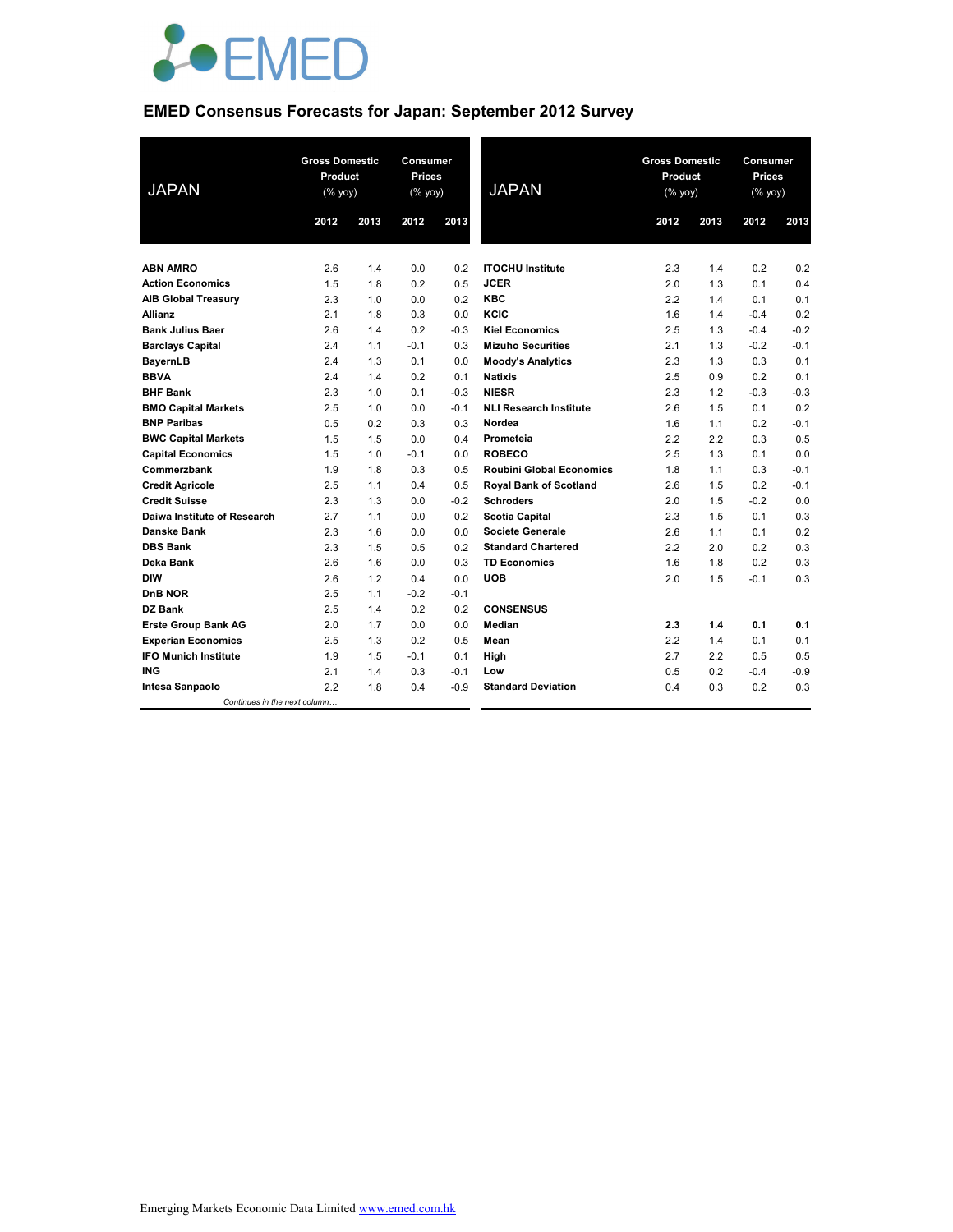

# **EMED Consensus Forecasts for China: September 2012 Survey**

| <b>CHINA</b>                   |      | <b>Gross Domestic</b><br>Product<br>(% yoy) |      | Consumer<br>Prices<br>(% yoy) | <b>CHINA</b>                  | <b>Gross Domestic</b><br>Product<br>(% yoy) |      |      | Consumer<br><b>Prices</b><br>(% yoy) |  |
|--------------------------------|------|---------------------------------------------|------|-------------------------------|-------------------------------|---------------------------------------------|------|------|--------------------------------------|--|
|                                | 2012 | 2013                                        | 2012 | 2013                          |                               | 2012                                        | 2013 | 2012 | 2013                                 |  |
| <b>ABN AMRO</b>                | 8.0  | 8.0                                         | 3.5  | 5.0                           | Intesa Sanpaolo               | 7.9                                         | 8.4  | 3.1  | 2.9                                  |  |
| <b>Action Economics</b>        | 7.5  | 8.0                                         | 3.2  | 3.5                           | Invesco Ltd.                  | 8.1                                         | 8.5  | 3.4  | 3.4                                  |  |
| <b>Allianz</b>                 | 8.0  | 8.3                                         | 2.8  | 3.0                           | <b>KBC</b>                    | 8.1                                         | 8.3  | 3.6  | 3.9                                  |  |
| <b>ANZ</b>                     | 7.8  | 8.1                                         | 3.0  | 4.0                           | <b>KBL</b>                    | 8.2                                         | 8.3  | 3.3  | 3.5                                  |  |
| <b>Bank Julius Baer</b>        | 7.8  | 8.7                                         | 3.2  | 3.0                           | KCIC                          | 7.5                                         | 7.3  | 3.0  | 4.0                                  |  |
| <b>Bank of East Asia</b>       | 7.9  | 8.5                                         | 2.8  | 4.0                           | <b>Kiel Economics</b>         | 8.0                                         | 8.0  | 4.0  | 4.5                                  |  |
| <b>Barclays Capital</b>        | 7.5  | 7.6                                         | 2.9  | 4.0                           | Korea Investment & Securities | 8.2                                         | 8.8  | 3.3  | 3.0                                  |  |
| <b>BBVA</b>                    | 7.8  | 8.3                                         | 3.0  | 3.6                           | <b>Moody's Analytics</b>      | 7.7                                         | 7.8  | 3.5  | 3.0                                  |  |
| <b>BMO Capital Markets</b>     | 7.9  | 8.3                                         | 2.8  | 3.1                           | <b>Natixis</b>                | 7.9                                         | 8.2  | 2.9  | 4.1                                  |  |
| <b>BNP Paribas</b>             | 8.0  | 8.7                                         | 3.0  | 4.0                           | <b>NIESR</b>                  | 7.8                                         | 7.8  | 3.0  | 2.6                                  |  |
| <b>BWC Capital Markets</b>     | 8.2  | 8.5                                         | 3.5  | 4.0                           | <b>NLI Research Institute</b> | 7.9                                         | 8.5  | 2.9  | 3.6                                  |  |
| <b>Capital Economics</b>       | 7.6  | 8.0                                         | 3.0  | 3.3                           | Nordea                        | 8.3                                         | 8.5  | 3.1  | 4.0                                  |  |
| <b>CICC</b>                    | 7.6  | 8.0                                         | 2.7  | 3.0                           | <b>Renaissance Capital</b>    | 8.0                                         | 7.5  | 3.5  | 2.8                                  |  |
| Commerzbank                    | 7.5  | 7.5                                         | 3.5  | 3.5                           | <b>ROBECO</b>                 | 8.1                                         | 8.4  | 3.3  | 3.6                                  |  |
| <b>Credit Agricole</b>         | 8.0  | 8.5                                         | 3.4  | 4.0                           | Royal Bank of Scotland        | 8.3                                         | 8.4  | 3.7  | 4.5                                  |  |
| <b>Credit Suisse</b>           | 7.7  | 7.9                                         | 2.3  | 1.8                           | <b>Scotia Capital</b>         | 7.8                                         | 8.2  | 4.0  | 4.4                                  |  |
| Daiwa Institute of Research    | 8.0  | 7.5                                         | 3.0  | 3.5                           | <b>Societe Generale</b>       | 7.7                                         | 7.4  | 2.9  | 3.0                                  |  |
| Danske Bank                    | 8.0  | 9.0                                         | 2.7  | 2.9                           | <b>Standard Chartered</b>     | 8.1                                         | 8.7  | 2.0  | 3.6                                  |  |
| <b>DBS Bank</b>                | 8.5  | 8.8                                         | 4.0  | 4.0                           | <b>UniCredit Group</b>        | 8.0                                         | 8.8  | 3.2  | 3.0                                  |  |
| Deka Bank                      | 7.9  | 8.0                                         | 3.0  | 3.2                           | <b>UOB</b>                    | 8.0                                         | 8.3  | 3.0  | 2.3                                  |  |
| <b>DIW</b>                     | 7.9  | 8.0                                         | 3.6  | 3.5                           |                               |                                             |      |      |                                      |  |
| DnB NOR                        | 7.9  | 7.5                                         | 3.0  | 4.0                           |                               |                                             |      |      |                                      |  |
| DZ Bank                        | 8.2  | 8.8                                         | 2.8  | 3.6                           | <b>CONSENSUS</b>              |                                             |      |      |                                      |  |
| <b>Emerging Advisors Group</b> | 7.5  | 7.5                                         | 3.4  | 3.0                           | Median                        | 7.9                                         | 8.3  | 3.1  | 3.5                                  |  |
| <b>Erste Group Bank AG</b>     | 8.2  | 8.8                                         | 3.3  | 3.0                           | Mean                          | 7.9                                         | 8.2  | 3.2  | 3.5                                  |  |
| <b>Experian Economics</b>      | 7.8  | 8.0                                         | 3.5  | 3.8                           | High                          | 8.5                                         | 9.0  | 4.0  | 5.0                                  |  |
| <b>ICBC</b> International      | 7.8  | 8.3                                         | 3.1  | 3.3                           | Low                           | 7.5                                         | 7.3  | 2.0  | 1.8                                  |  |
| <b>ING</b>                     | 7.5  | 9.0                                         | 3.0  | 3.0                           | <b>Standard Deviation</b>     | 0.2                                         | 0.5  | 0.4  | 0.6                                  |  |
| Continues in the next column   |      |                                             |      |                               |                               |                                             |      |      |                                      |  |